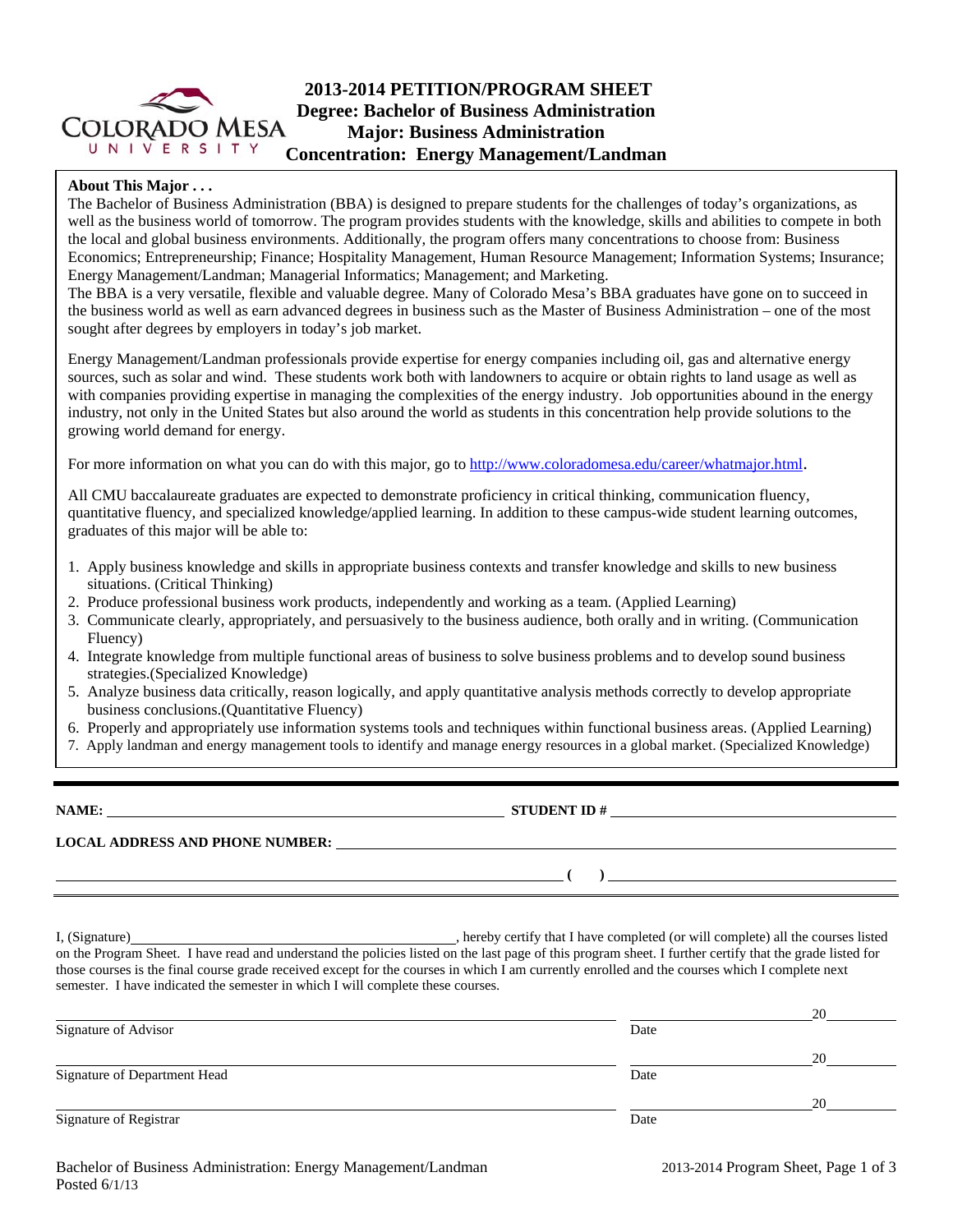## **Students should work closely with a faculty advisor when selecting and scheduling courses prior to registration.**

Degree Requirements:

- 120 semester hours total (A minimum of 28 taken at CMU in no fewer than two semesters).
- 40 upper division credits (A minimum of 15 taken at the 300-400 course levels within the major at CMU).
- 2.00 cumulative GPA or higher in all CMU coursework.
- 2.00 cumulative GPA or higher in coursework toward the major content area.
- Pre-collegiate courses (usually numbered below 100) cannot be used for graduation.
- A student must follow the CMU graduation requirements either from 1) the program sheet for the major in effect at the time the student officially declares a major; or 2) a program sheet for the major approved for a year subsequent to the year during which the student officially declares the major and is approved for the student by the department head. Because a program may have requirements specific to the degree, the student should check with the faculty advisor for additional criteria. It is the student's responsibility to be aware of, and follow, all requirements for the degree being pursued. Any exceptions or substitutions must be approved by the student's faculty advisor and Department Head.
- When filling out the program sheet a course can be used only once.
- See the "Undergraduate Graduation Requirements" in the catalog for additional graduation information.

**GENERAL EDUCATION REQUIREMENTS** (31 semester hours) See the current catalog for a list of courses that fulfill the requirements below. If a course is on the general education list of options and a requirement for your major, you must use it to fulfill the major requirement and make a different selection within the general education requirement. Course No Title Sem.hrs Grade Term/Trns

| <b>English</b> (6 semester hours, must receive a grade of "C" or better and |          |
|-----------------------------------------------------------------------------|----------|
| must be completed by the time the student has 60 semester hours.)           |          |
| <b>ENGL 111 English Composition</b>                                         | $\Delta$ |
| <b>ENGL 112 English Composition</b>                                         | к        |

**Math:** MATH 113 or higher (3 semester hours, must receive a grade of "C" or better, must be completed by the time the student has 60 semester hours.)

MATH 113 College Algebra 4\*

\*3 credits apply to the General Ed requirements and 1 credit apply to elective credit

\_\_\_\_\_\_ \_\_\_\_ \_\_\_\_\_\_\_\_\_\_\_\_\_\_\_\_\_\_\_\_\_\_\_\_ \_\_\_\_ \_\_\_\_\_ \_\_\_\_\_\_\_\_

**Humanities** (3 semester hours)

|                                           | <b>Social and Behavioral Sciences</b> (6 semester hours)                  |  |  |
|-------------------------------------------|---------------------------------------------------------------------------|--|--|
|                                           | ECON 201 Principles of Macroeconomics 3                                   |  |  |
|                                           | ECON 202 Principles of Microeconomics 3                                   |  |  |
|                                           | <b>Natural Sciences</b> (7 semester hours, one course must include a lab) |  |  |
|                                           | GEOL 111 Principles of Physical Geology 3                                 |  |  |
|                                           | GEOL 111L Principles of Physical Geology                                  |  |  |
|                                           | Lab.                                                                      |  |  |
|                                           |                                                                           |  |  |
| <b>History</b> (3 semester hours)<br>HIST | <b>Fine Arts</b> (3 semester hours)                                       |  |  |

| <b>OTHER LOWER DIVISION REQUIREMENTS (6 semester hours)</b> |  |  |
|-------------------------------------------------------------|--|--|
| <b>Kinesiology</b> (3 semester hours)                       |  |  |
| KINE 100 Health and Wellness                                |  |  |
| KINA 1                                                      |  |  |
| KINA 1                                                      |  |  |

**Applied Studies** (3 semester hours)

SPCH 101 Interpersonal Communications 3

**FOUNDATION COURSES** (17 semester hours) These courses, plus ECON 201 & 202 and Gen Ed English & Math requirements must be completed within the student's first 60 hours.

|                 | completed within the student's first ob hours. |   |  |
|-----------------|------------------------------------------------|---|--|
| ACCT 201        | Principles of Financial Acctg                  |   |  |
| ACCT 202        | Principles of Managerial Acctg 3               |   |  |
| <b>BUGB 105</b> | Freshman Business Seminar                      |   |  |
| <b>BUGB 211</b> | <b>Business Communications</b>                 |   |  |
| <b>CISB 101</b> | Business Inform. Technology                    |   |  |
|                 | or CISB 205 Advanced Business Software         | 3 |  |
| CISB 241        | Intro to Business Analysis                     |   |  |
|                 | or STAT 200 Probability and Statistics         |   |  |
|                 |                                                |   |  |

#### **BACHELOR OF BUSINESS ADMINISTRATION: ENERGY MANAGEMENT/LANDMAN CONCENTRATION REQUIREMENTS** (63 semester hours)

#### **Business Administration Core** (33 semester hours)

| BUGB 349 | Legal Environment of Business 3            |  |  |
|----------|--------------------------------------------|--|--|
| BUGB 401 | <b>International Business</b>              |  |  |
| CISB 210 | <b>Fundamentals of Info Systems</b>        |  |  |
| FINA 301 | <b>Managerial Finance</b>                  |  |  |
| MANG 201 | Principles of Management                   |  |  |
| MANG 301 | Organizational Behavior                    |  |  |
| MANG 371 | Human Resource Management 3                |  |  |
| MANG 471 | <b>Operations Management</b>               |  |  |
| MANG 491 | <b>Business Strategy</b>                   |  |  |
| MARK 231 | Principles of Marketing                    |  |  |
| CISB 341 | <b>Quantitative Decision Making</b>        |  |  |
|          | or MANG 341 Quantitative Decision Making 3 |  |  |
|          | or MARK 350 Marketing Research             |  |  |
|          |                                            |  |  |

#### **Required Concentration Courses** (30 Semester Hours)

| MANG 410 | <b>Effective Workplace</b>        |   |  |
|----------|-----------------------------------|---|--|
|          | Communication                     |   |  |
| EMGT 360 | Real Property, Oil and Gas Law 3  |   |  |
| EMGT 340 | Energy Industry Fundamentals 3    |   |  |
| EMGT 350 | Energy Development,               |   |  |
|          | <b>Transportation and Markets</b> | 3 |  |
| EMGT 440 | <b>Energy Land Practices I</b>    |   |  |
| EMGT 450 | <b>Energy Land Practices II</b>   |   |  |
| EMGT 410 | Energy Regulation and             |   |  |
|          | Compliance                        | 3 |  |
| EMGT 494 | <b>Energy Senior Seminar</b>      |   |  |
|          |                                   |   |  |

Six hours of upper division Business courses:

**ELECTIVES** (3 semester hours of college level courses appearing on your final transcript, **not listed above** to bring total semester hrs to 120.)

\_\_\_\_\_\_ \_\_\_\_ \_\_\_\_\_\_\_\_\_\_\_\_\_\_\_\_\_\_\_\_\_\_\_\_ \_\_\_\_ \_\_\_\_\_ \_\_\_\_\_\_\_\_ \_\_\_\_\_\_ \_\_\_\_ \_\_\_\_\_\_\_\_\_\_\_\_\_\_\_\_\_\_\_\_\_\_\_\_ \_\_\_\_ \_\_\_\_\_ \_\_\_\_\_

\*MATH 113 College Algebra 1

Course No Title Sem.hrs Grade Term/Trns